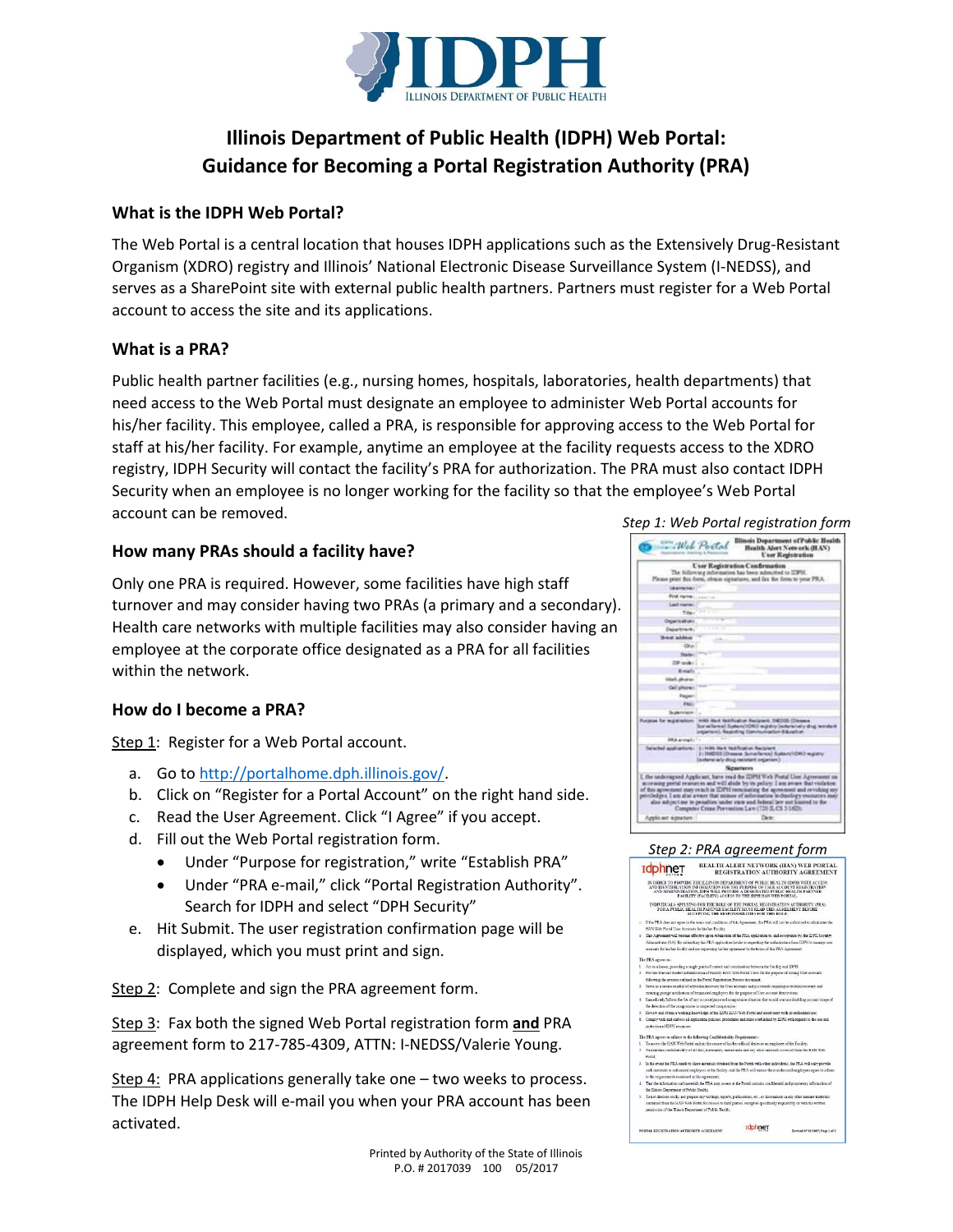

# **HEALTH ALERT NETWORK (HAN) WEB PORTAL REGISTRATION AUTHORITY AGREEMENT**

#### **IN ORDER TO PROVIDE THE ILLINOIS DEPARTMENT OF PUBLIC HEALTH (IDPH) WITH ACCESS AND IDENTIFICATION INFORMATION FOR THE PURPOSE OF USER ACCOUNT REGISTRATION AND ADMINISTRATION, IDPH WILL PROVIDE A DESIGNATED PUBLIC HEALTH PARTNER FACILITY (FACILITY) ACCESS TO THE IDPH HAN WEB PORTAL.**

#### **INDIVIDUALS APPLYING FOR THE ROLE OF THE PORTAL REGISTRATION AUTHORITY (PRA) FOR A PUBLIC HEALTH PARTNER FACILITY MUST READ THIS AGREEMENT BEFORE ACCEPTING THE RESPONSIBILITIES FOR THIS ROLE.**

- o If the PRA does not agree to the terms and conditions of this Agreement, the PRA will not be authorized to administer the HAN Web Portal User Accounts for his/her Facility.
- o This Agreement will become effective upon submission of the PRA application to, and acceptance by, the IDPH Security Administrator (SA). By submitting this PRA application he/she is requesting the authorization from IDPH to manage user accounts for his/her facility and are expressing his/her agreement to the terms of this PRA Agreement.

#### **The PRA agrees to:**

- 1. Act as a liason, providing a single point of contact and coordination between the Facility and IDPH;
- 2. Provide true and trusted authentication of Facility HAN Web Portal Users for the purpose of issuing User accounts following the process outlined in the Portal Registration Process document;
- 3. Serve as a secure conduit of activation/recovery for User accounts and passwords requiring activation/recovery and ensuring prompt notification of terminated employees for the purpose of User account deactivation;
- 4. Immediately Inform the SA of any account/password compromise situation that would warrant disabling account usage of the detection of the compromise or suspected compromise;
- 5. Review and obtain a working knowledge of the IDPH HAN Web Portal and assist users with its authorized use;
- 6. Comply with and enforce all application policies, procedures and rules established by IDPH with regards to the use and protection of IDPH resources.

#### **The PRA agrees to adhere to the following Confidentiality Requirements:**

- 1. To access the HAN Web Portal only in the course of his/her official duties as an employee of the Facility;
- 2. To maintain confidentiality of all data, documents, memoranda and any other materials accessed from the HAN Web Portal;
- 3. In the event the PRA needs to share materials obtained from the Portal with other individuals, the PRA will only provide such materials to authorized employees at the facility, and the PRA will ensure those authorized employees agree to adhere to the requirements contained in this agreement;
- 4. That the information and materials the PRA may access at the Portal contains confidential and proprietary information of the Illinois Department of Public Health;
- 5. To not disclose orally, nor prepare any writings, reports, publications, etc., or disseminate in any other manner materials contained from the HAN Web Portal for release to third parties, except as specifically required by or with the written permission of the Illinois Department of Public Health;